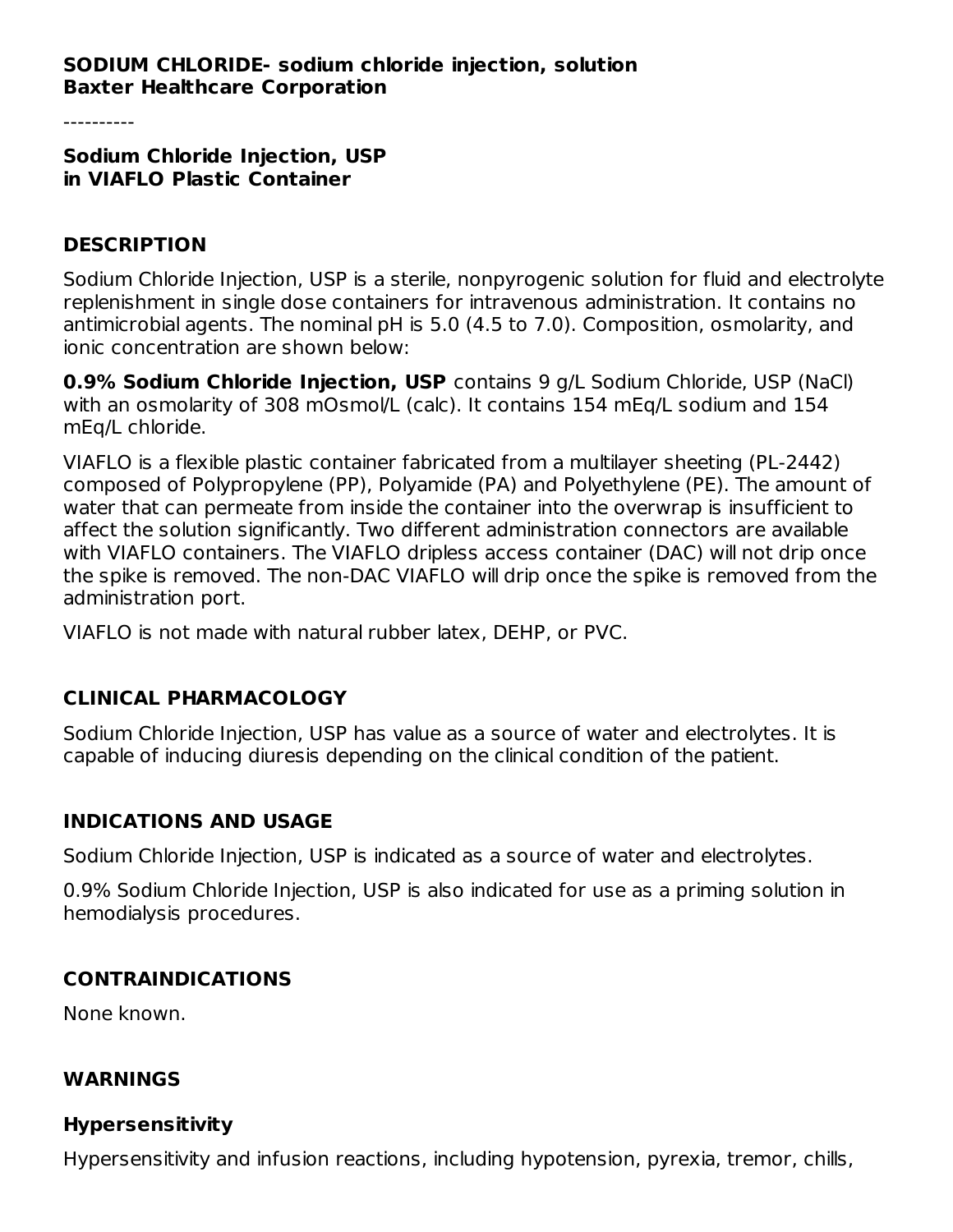urticaria, rash, and pruritus have been reported with 0.9% Sodium Chloride Injection, USP.

Stop the infusion immediately if signs or symptoms of a hypersensitivity reaction develop, such as tachycardia, chest pain, dyspnea and flushing. Appropriate therapeutic countermeasures must be instituted as clinically indicated.

# **Electrolyte Imbalances**

### Fluid Overload

Depending on the volume and rate of infusion, and the patient's underlying clinical condition, the intravenous administration of Sodium Chloride Injection, USP can cause fluid disturbances such as overhydration/hypervolemia and congested states, including pulmonary congestion and edema.

Avoid 0.9% Sodium Chloride Injection, USP in patients with or at risk for fluid and/or solute overloading. If use cannot be avoided, monitor fluid balance, electrolyte concentrations, and acid base balance, as needed and especially during prolonged use.

### Hyponatremia

Sodium Chloride Injection, USP may cause hyponatremia. Hyponatremia can lead to acute hyponatremic encephalopathy characterized by headache, nausea, seizures, lethargy, and vomiting. Patients with brain edema are at particular risk of severe, irreversible and life-threatening brain injury.

The risk of hospital-acquired hyponatremia is increased in patients with cardiac or pulmonary failure, and in patients with non-osmotic vasopressin release (including SIADH) treated with high volume of Sodium Chloride Injection, USP.

The risk for hyponatremia is increased in pediatric patients, elderly patients, postoperative patients, those with psychogenic polydipsia, and in patients treated with medications that increase the risk of hyponatremia (such as diuretics, certain antiepileptic and psychotropic medications). See **DRUG INTERACTIONS.**

Patients at increased risk for developing complications of hyponatremia such as hyponatremic encephalopathy, include pediatric patients, women (in particular premenopausal women), patients with hypoxemia, and patients with underlying central nervous system disease. Avoid Sodium Chloride Injection, USP in patients with or at risk for hyponatremia. If use cannot be avoided, monitor serum sodium concentrations.

Rapid correction of hyponatremia is potentially dangerous with risk of serious neurologic complications. Brain adaptations reducing risk of cerebral edema make the brain vulnerable to injury when chronic hyponatremia is too rapidly corrected, which is known as osmotic demyelination syndrome (ODS). To avoid complications, monitor serum sodium and chloride concentrations, fluid status, acid-base balance, and signs of neurologic complications.

### **Hypernatremia**

Hypernatremia may occur with Sodium Chloride Injection, USP. Conditions that may increase the risk of hypernatremia, fluid overload and edema (central and peripheral), include patients with: primary hyperaldosteronism; secondary hyperaldosteronism associated with, for example, hypertension, congestive heart failure, liver disease (including cirrhosis), renal disease (including renal artery stenosis, nephrosclerosis); and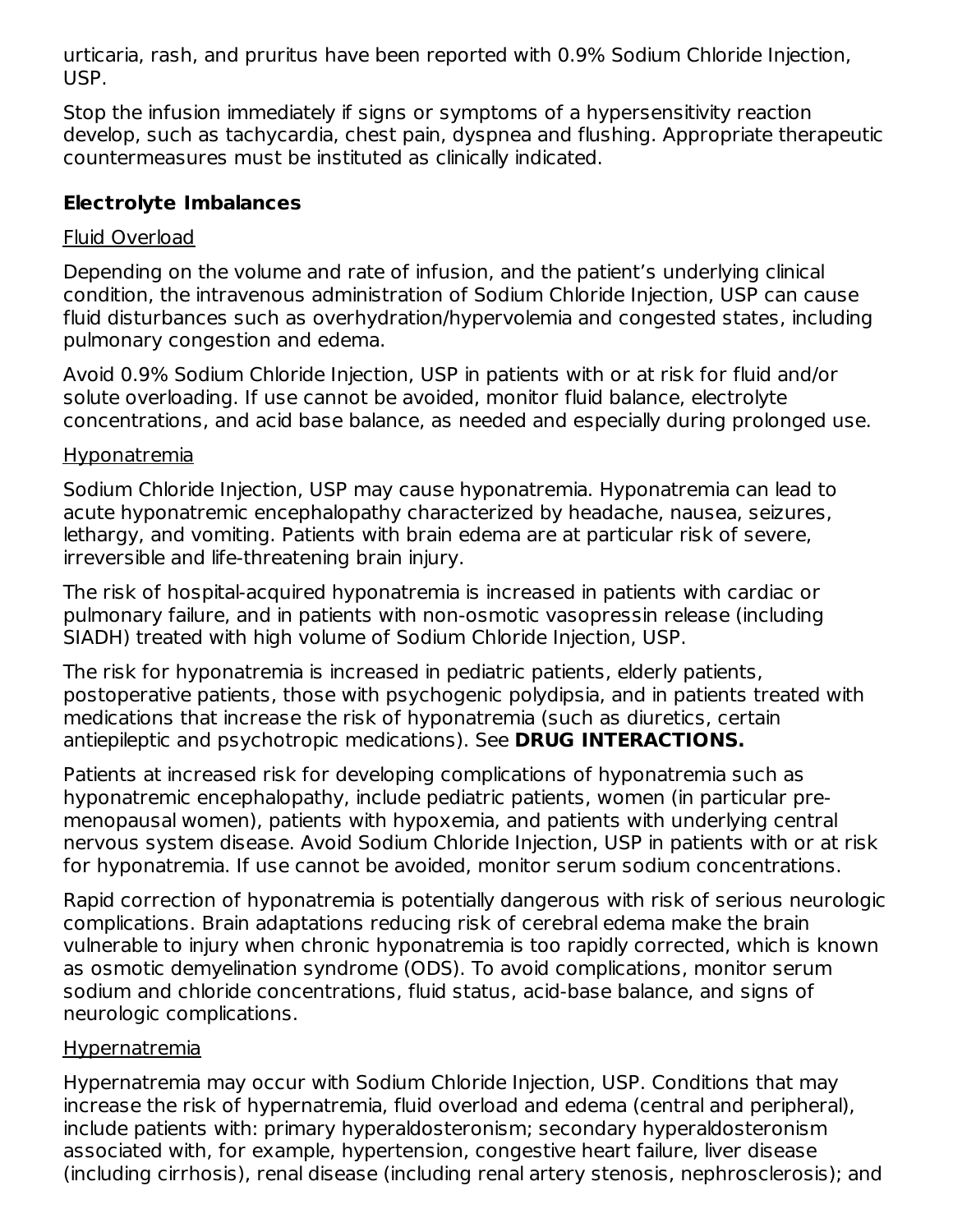pre-eclampsia.

Certain medications, such as corticosteroids or corticotropin, may also increase risk of sodium and fluid retention, see **DRUG INTERACTIONS**.

Avoid Sodium Chloride Injection, USP in patients with, or at risk for, hypernatremia. If use cannot be avoided, monitor serum sodium concentrations.

Rapid correction of hypernatremia is potentially dangerous with risk of serious neurologic complications. Excessively rapid correction of hypernatremia is also associated with a risk for serious neurologic complications such as osmotic demyelination syndrome (ODS) with risk of seizures and cerebral edema.

# **PRECAUTIONS**

### **Patients with Severe Renal Impairment**

Administration of Sodium Chloride Injection, USP in patients with or at risk of severe renal impairment, may result in hypernatremia and/or fluid overload (see **WARNINGS**). Avoid Sodium Chloride Injection, USP in patients with severe renal impairment or conditions that may cause sodium and/or potassium retention, fluid overload, or edema. If use cannot be avoided, monitor patients with severe renal impairment for development of these adverse reactions.

### **Drug Interactions**

#### Other Products that Affect Fluid and/or Electrolyte Balance

Administration of Sodium Chloride Injection, USP to patients treated concomitantly with drugs associated with sodium and fluid retention may increase the risk of hypernatremia and volume overload. Avoid use of Sodium Chloride Injection, USP in patients receiving such products, such as corticosteroids or corticotropin. If use cannot be avoided, monitor serum electrolytes, fluid balance and acid base balance.

#### Lithium

Renal sodium and lithium clearance may be decreased during administration of Sodium Chloride Injection, USP. Monitor serum lithium concentration during concomitant use.

Renal sodium and lithium clearance may be increased during administration of 0.9% Sodium Chloride Injection, USP. Monitor serum lithium concentrations during concomitant use.

#### Other Drugs that Increase the Risk of Hyponatremia

Administration of Sodium Chloride Injection, USP in patients treated concomitantly with medications associated with hyponatremia may increase the risk of developing hyponatremia.

Avoid use of Sodium Chloride Injection, USP in patients receiving products, such as diuretics, and certain antiepileptic and psychotropic medications. Drugs that increase the vasopressin effect reduce renal electrolyte free water excretion and may also increase the risk of hyponatremia following treatment with intravenous fluids. If use cannot be avoided, monitor serum sodium concentrations.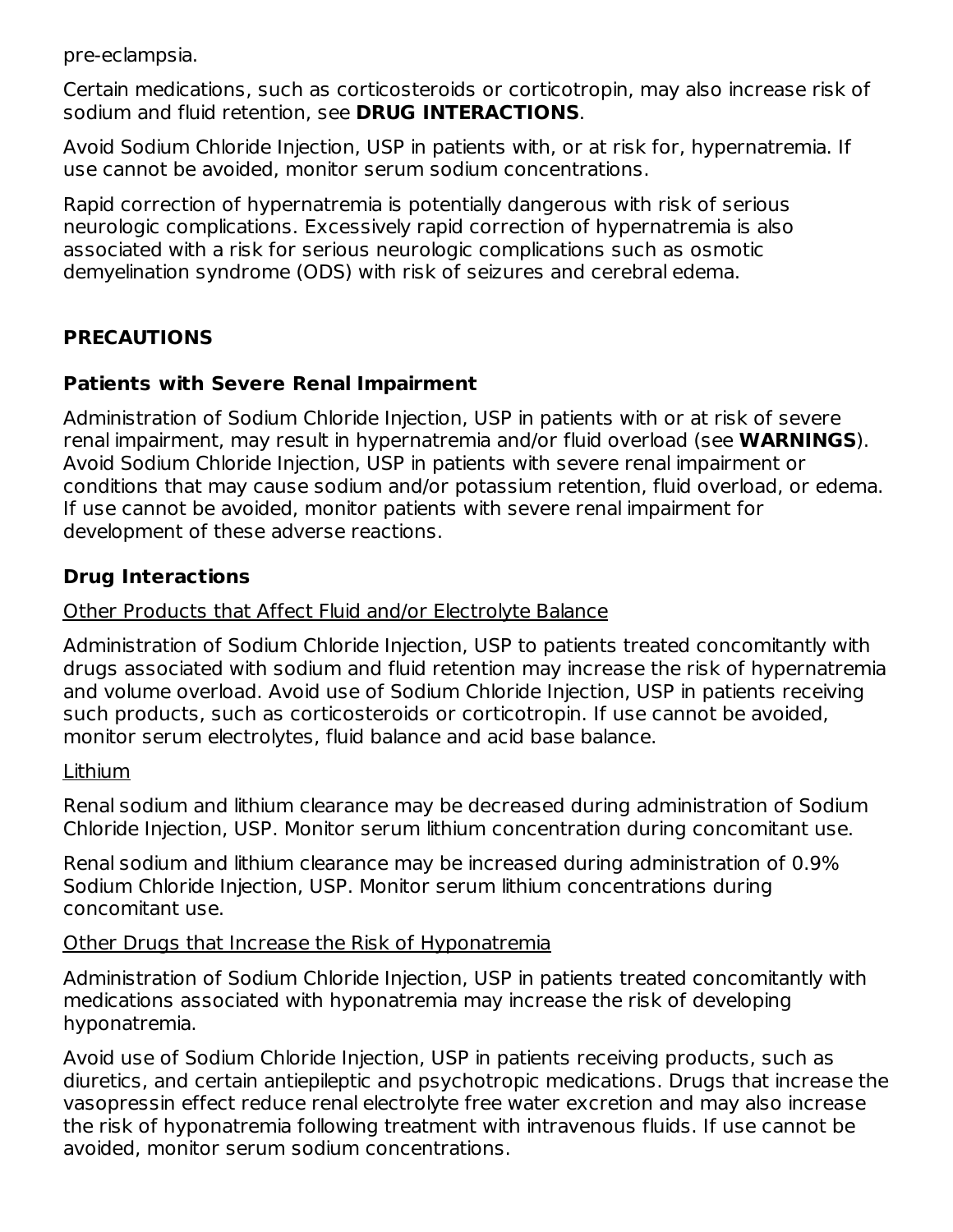# **Pregnancy**

There are no adequate and well controlled studies with Sodium Chloride Injection, USP in pregnant women and animal reproduction studies have not been conducted with this drug. Therefore, it is not known whether Sodium Chloride Injection, USP can cause fetal harm when administered to a pregnant woman. Sodium Chloride Injection, USP should be given during pregnancy only if the potential benefit justifies the potential risk to the fetus.

## **Nursing Mothers**

It is not known whether this drug is present in human milk. Because many drugs are present in human milk, caution should be exercised when Sodium Chloride Injection, USP is administered to a nursing woman.

## **Pediatric Use**

The use of Sodium Chloride Injection, USP in pediatric patients is based on clinical practice. (See **DOSAGE AND ADMINISTRATION**).

Closely monitor plasma electrolyte concentrations in pediatric patients who may have impaired ability to regulate fluids and electrolytes. In very low birth weight infants, excessive or rapid administration of Sodium Chloride Injection, USP may result in increased serum osmolality and risk of intracerebral hemorrhage.

Children (including neonates and older children) are at increased risk of developing hyponatremia as well as for developing hyponatremic encephalopathy.

# **Geriatric Use**

Geriatric patents are at increased risk of developing electrolyte imbalances. Sodium Chloride Injection, USP is known to be substantially excreted by the kidney, and the risk of toxic reactions to this drug may be greater in patients with impaired renal function. Therefore, dose selection for an elderly patient should be cautious, usually starting at the low end of the dosing range, reflecting the greater frequency of decreased hepatic, renal, or cardiac function, and of concomitant disease or other drug therapy. Consider monitoring renal function in elderly patients.

# **ADVERSE REACTIONS**

### **Post-Marketing Adverse Reactions**

The following adverse reactions have been identified during post approval use of Sodium Chloride Injection, USP. Because these reactions are reported voluntarily from a population of uncertain size, it is not always possible to reliably estimate their frequency or establish a causal relationship to drug exposure.

The following adverse reactions have been reported in the post-marketing experience during use of 0.9% Sodium Chloride Injection, USP and include the following:

General disorders and administration site conditions: Infusion site erythema, injection site streaking, burning sensation, and infusion site urticaria

Hypersensitivity reactions: Hypotension, pyrexia, tremor, chills, urticaria, rash, and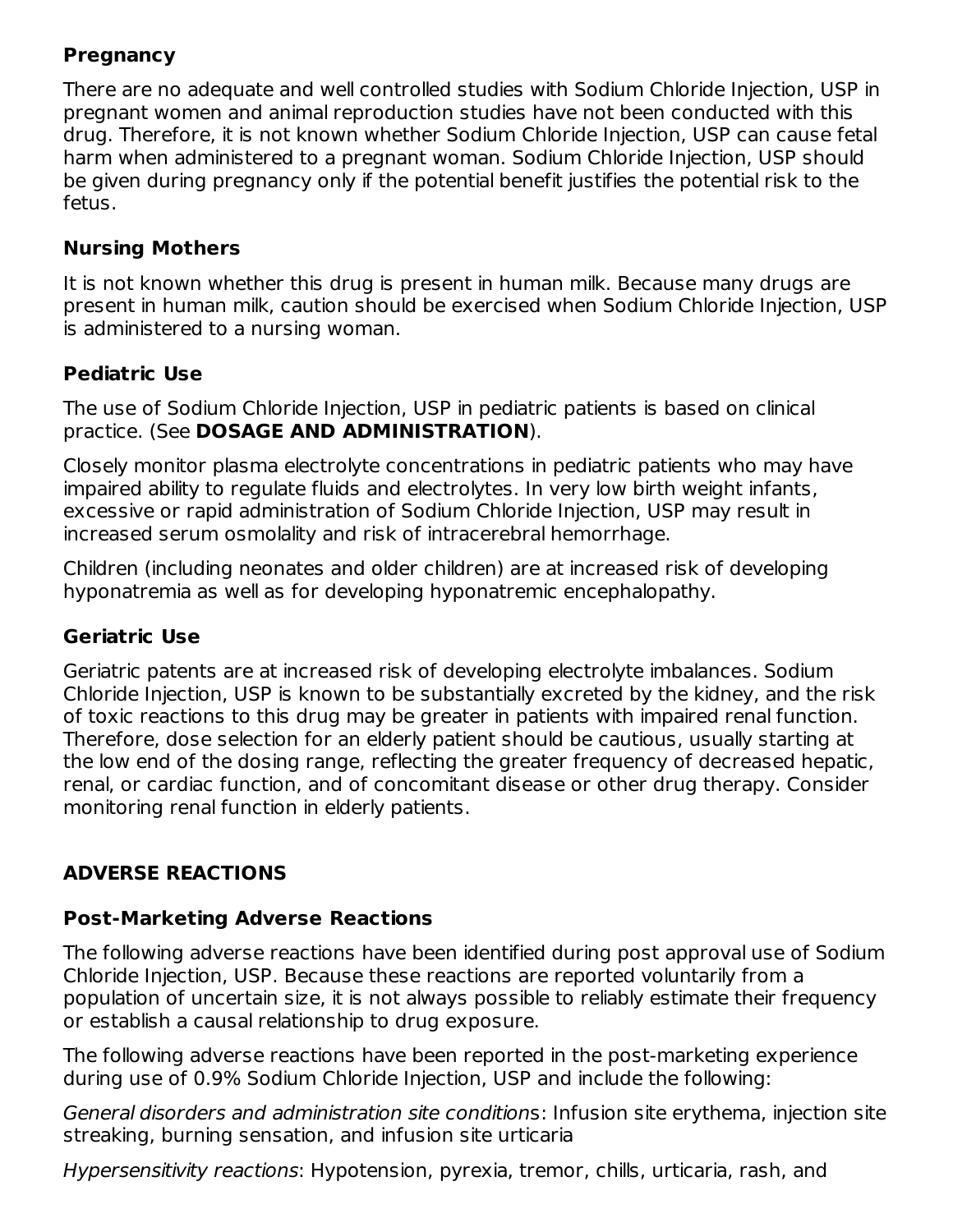pruritus.

Metabolism and nutrition disorders: Hypernatremia, hyponatremia, hyperchloremic metabolic acidosis.

Nervous System Disorders: Hyponatremic encephalopathy

If an adverse reaction does occur, discontinue the infusion, evaluate the patient, institute appropriate therapeutic countermeasures and save the remainder of the fluid for examination if deemed necessary.

# **OVERDOSAGE**

Excessive administration of:

- 0.9% Sodium Chloride Injection, USP may lead to hypernatremia. Hypernatremia can lead to CNS manifestations, including seizures, coma, cerebral edema and death.
- Sodium Chloride Injection, USP can cause fluid overload (which can lead to pulmonary and/or peripheral edema). See **WARNINGS and ADVERSE REACTIONS**.

When assessing an overdose, any additives in the solution must also be considered. The effects of an overdose may require immediate medical attention and treatment.

Interventions include discontinuation of Sodium Chloride Injection, USP administration, dose reduction, and other measures as indicated for the specific clinical constellation (e.g., monitoring of fluid balance, electrolyte concentrations and acid base balance).

# **DOSAGE AND ADMINISTRATION**

Important Administration Instructions

- Sodium Chloride Injection, USP is intended for intravenous administration using sterile equipment.
- Do not connect flexible plastic containers in series in order to avoid air embolism due to possible residual air contained in the primary container.
- Set the vent to the closed position on a vented intravenous administration set to prevent air embolism.
- Use a dedicated line without any connections to avoid air embolism.
- Do not pressurize intravenous solutions contained in flexible plastic containers to increase flow rates in order to avoid air embolism due to incomplete evacuation of residual air in the container.
- Prior to infusion, visually inspect the solution for particulate matter and discoloration. The solution should be clear and there should be no precipitates. Do not administer unless solution is clear, and container is undamaged.

# Dosing Information

The choice of product, dosage, volume, rate, and duration of administration is dependent upon the age, weight and clinical condition of the patent and concomitant therapy, and administration should be determined by a physician experienced in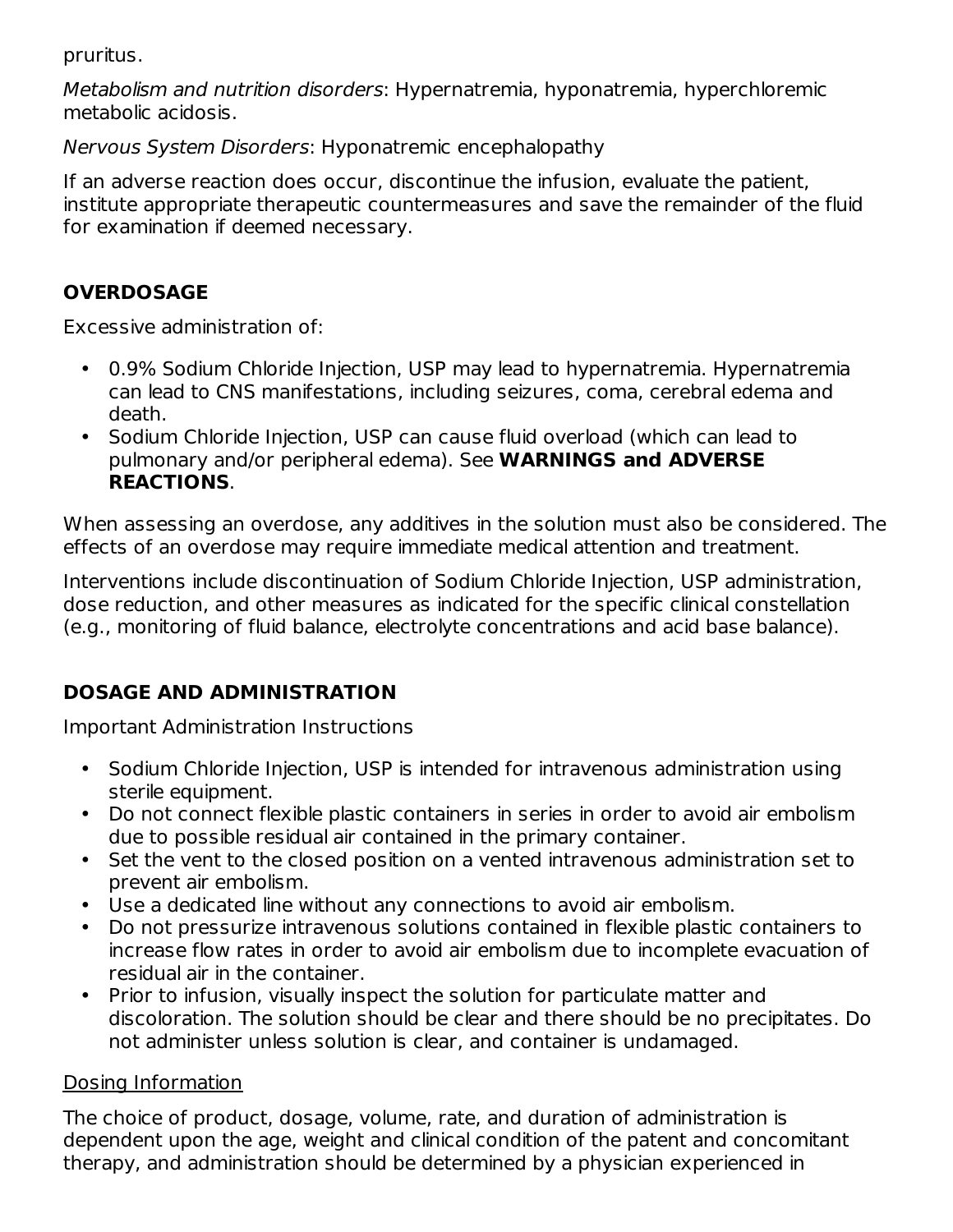intravenous fluid therapy.

Introduction of Additives

Additives may be incompatible.

Evaluate all additions to the plastic container for compatibility and stability of the resulting preparation. Consult with a pharmacist, if available.

If, in the informed judgment of the physician, it is deemed advisable to introduce additives, use aseptic technique. Mix thoroughly when additives have been introduced. After addition, if there is discoloration and/or the appearance of precipitates, insoluble complexes or crystals, do not use. Do not store solutions containing additives. Discard any unused portion.

# **HOW SUPPLIED**

The available sizes of each 0.9% Sodium Chloride Injection, USP in VIAFLO dripless access containers (DAC) and non-DAC plastic containers are shown below. VIAFLO DAC will not drip once the spike is removed. VIAFLO non-DAC will drip once the spike is removed from the administration port:

| Code           | Size (mL) | Product | <b>NDC</b>   |
|----------------|-----------|---------|--------------|
| UE1322         | 250       | Non-DAC | 0338-9543-01 |
| UE1322D        | 250       | DAC.    | 0338-9543-02 |
| UE1323         | 500       | Non-DAC | 0338-9543-03 |
| <b>UE1323D</b> | 500       | DAC.    | 0338-9543-04 |
| UE1324         | 1000      | Non-DAC | 0338-9543-05 |
| <b>UE1324D</b> | 1000      | DAC     | 0338-9543-06 |

Exposure of pharmaceutical products to heat should be minimized. Avoid excessive heat. It is recommended the product be stored at room temperature (25°C/77°F); brief exposure up to 40°C/104°F does not adversely affect the product.

# **DIRECTIONS FOR USE OF VIAFLO PLASTIC CONTAINER**

For Information on Risk of Air Embolism – see **DOSAGE AND ADMINISTRATION.**

# **To Open**

Tear overwrap down side at slit and remove solution container. Visually inspect the container. If the outlet port protector is damaged, detached, or not present, discard container as solution path sterility may be impaired. Some opacity of the plastic due to moisture absorption during the sterilization process may be observed. This is normal and does not affect the solution quality or safety. The opacity will diminish gradually. Check for minute leaks by squeezing inner bag firmly. If leaks are found, discard solution as sterility may be impaired. If supplemental medication is desired, follow directions below.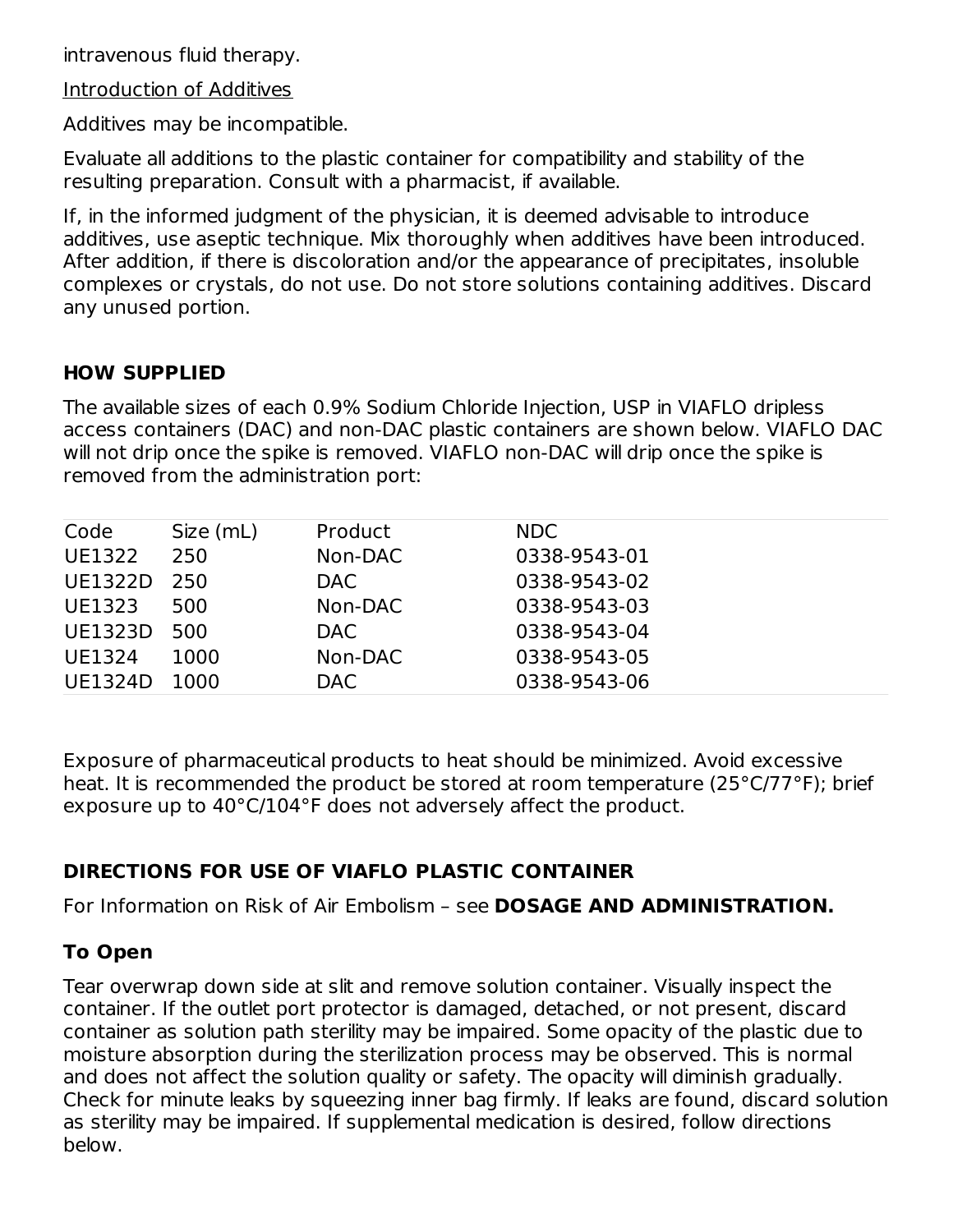- 1. Remove the container from the over wrap just before use.
- 2. Check for minute leaks by squeezing inner bag firmly. If leaks are found, discard solution, as sterility may be impaired.
- 3. Check solution for clarity and absence of foreign matter. If solution is not clear or contains foreign matter, discard the solution.

## **Preparation for Administration**

- 1. Suspend container from eyelet support.
- 2. Remove plastic protector from outlet port at bottom of container.
	- Grip the small wing on the neck of the port with one hand,
	- grip the large wing on the cap with the other hand and twist,
	- the cap will pop off.
- 3. Use an aseptic method to set up the infusion.
- 4. Attach administration set. Refer to directions accompanying set for connection, priming of the set and administration of the solution.

# **To Add Medication**

Additives may be incompatible.

# **To add medication before solution administration**

- 1. Prepare medication site.
- 2. Using syringe with 19 to 22 gauge needle, puncture resealable medication port and inject.
- 3. Mix solution and medication thoroughly. For high density medication such as potassium chloride, tap ports gently while ports are upright and mix thoroughly.

# **To add medication during solution administration**

- 1. Close clamp on the set.
- 2. Prepare medication site.
- 3. Using syringe with 19 to 22 gauge needle, puncture resealable medication port and inject.
- 4. Remove container from IV pole and/or turn to an upright position.
- 5. Evacuate both ports by tapping them gently while container is in the upright position.
- 6. Mix solution and medication thoroughly.
- 7. Return container to in-use position and continue administration.

# **Baxter Healthcare Corporation**

Deerfield, IL 60015 USA

Made in Spain

SA-30-02-339 Rev. May 2019

Baxter and Viaflo are trademarks of Baxter International Inc.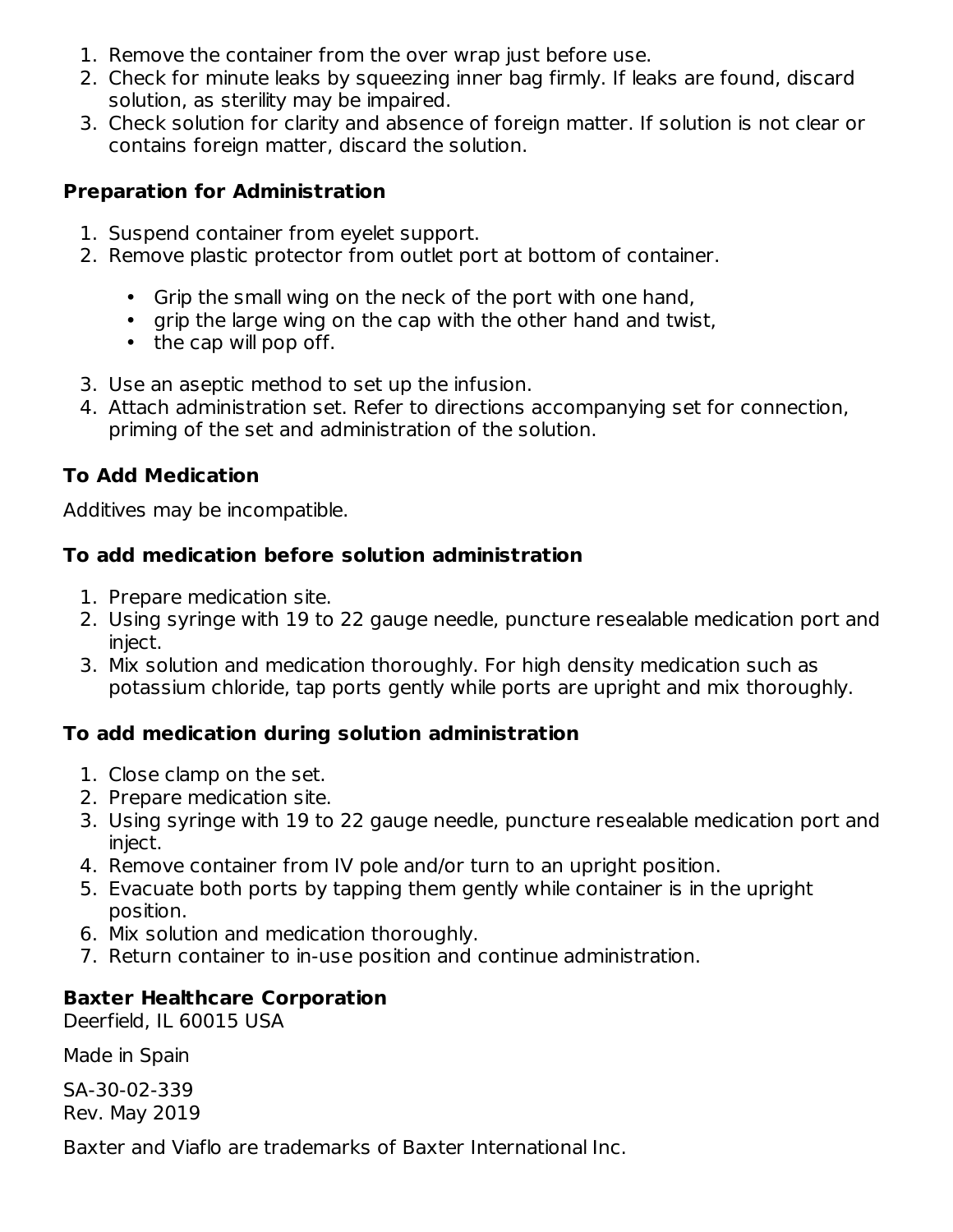Customers can contact Baxter Medical Information at 1-800-933-0303 for more information on the containers.

# **PACKAGE/LABEL PRINCIPAL DISPLAY PANEL**



Baxter logo

NDC 0338-9543-01 UE1322

Viaflo logo

250 mL

### **0.9% Sodium Chloride Injection USP**

pH 5.0 (4.5 – 7.0) Osmolarity 308 mOsm/L (calc)

Sterile non pyrogenic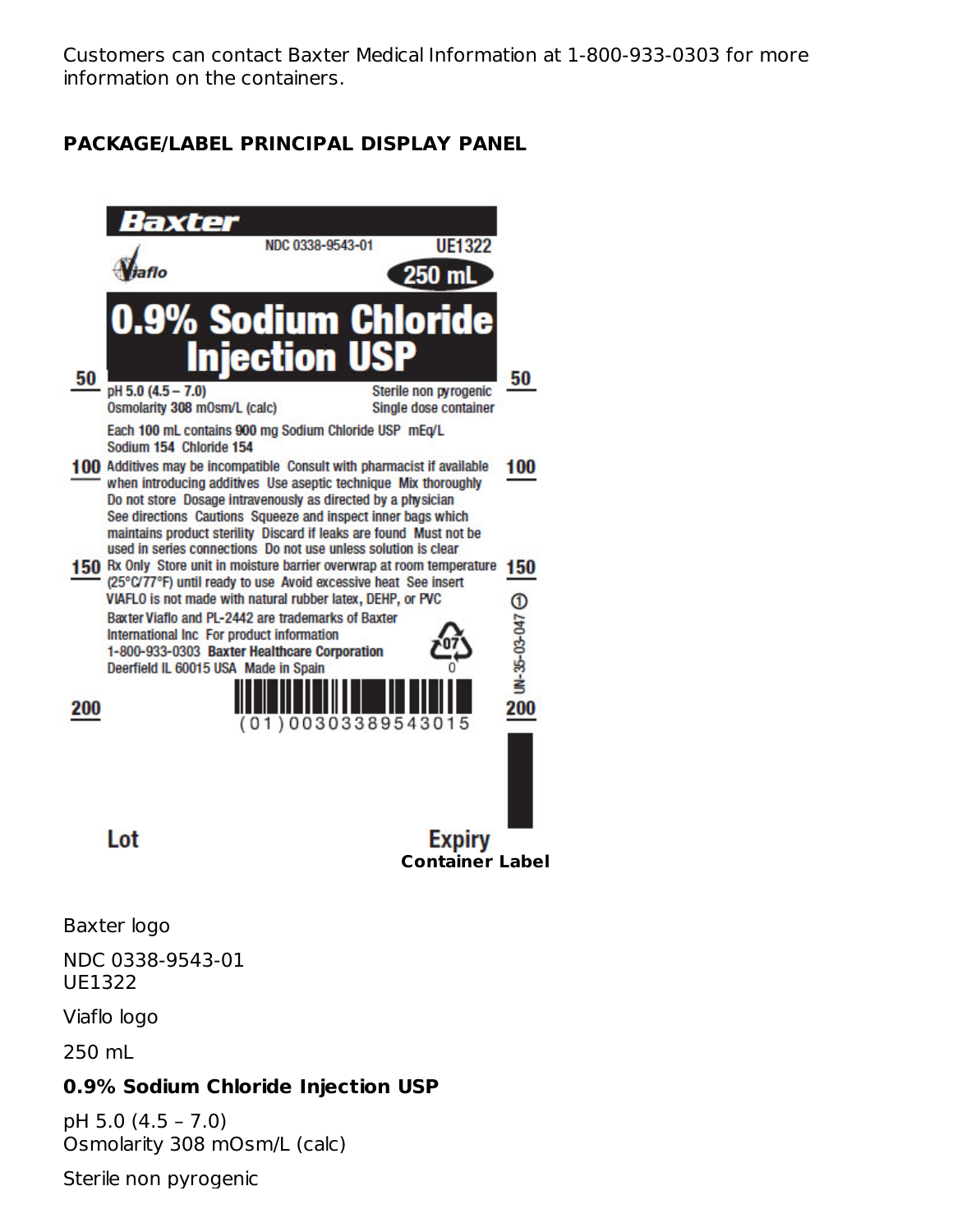Sterile non pyrogenic Single dose container

Each 100 mL contains 900 mg Sodium Chloride USP mEq/L Sodium 154 Chloride 154

Additives may be incompatible Consult with pharmacist if available when introducing additives Use aseptic technique Mix thoroughly Do not store Dosage intravenously as directed by a physician See directions Cautions Squeeze and inspect inner bags which maintains product sterility Discard if leaks are found Must not be used in series connections Do not use unless solution is clear

Rx Only Store unit in moisture barrier overwrap at room temperature (25°C/77°F) until ready to use Avoid excessive heat See insert

VIAFLO is not made with natural rubber latex, DEHP, or PVC Baxter Viaflo and PL-2442 are trademarks of Baxter International Inc For product information 1-800-933-0303 **Baxter Healthcare Corporation** Deerfield IL 60015 USA Made in Spain

BAR CODE (01) 00303389543015

Lot Expiry

UN-35-03-047

50

100

150

200

| $10 \times 1000$ mL<br>UF1324                | $\approx$ 11.5 kg) |            | UE1324      | $10 \times 1000$ mL                 | $\approx$ 11.5 kg) |  |
|----------------------------------------------|--------------------|------------|-------------|-------------------------------------|--------------------|--|
| 0.9% Sodium Chloride Injection, USP          |                    |            |             | 0.9% Sodium Chloride Injection, USP |                    |  |
| Formula per 1000 mL                          |                    |            |             |                                     |                    |  |
| Sodium Chloride 9 g                          |                    |            |             |                                     |                    |  |
| Water for Injection                          |                    |            |             |                                     |                    |  |
| Osmolarity 308 mOsm/L(calc)                  |                    | ш          |             |                                     |                    |  |
| mmol per 1000 mL (approx)                    | Part # P222E644    |            |             |                                     |                    |  |
| Sodium 154                                   | 8                  |            |             |                                     |                    |  |
| Chloride 154                                 |                    | $\circ$    |             |                                     |                    |  |
| pH 5.0 (4.5 - 7.0)                           | $\alpha$           |            |             |                                     |                    |  |
| IV administration.                           | ⋖<br>m             |            |             |                                     |                    |  |
| Read package insert before use.              |                    |            |             |                                     |                    |  |
| Keep out of the reach and sight of children. |                    |            |             |                                     |                    |  |
| Do not connect partially used drugs.         |                    |            |             |                                     |                    |  |
|                                              | Viaflo logo        |            | Viaflo logo |                                     |                    |  |
| Baxter Healthcare Corporation                |                    |            |             |                                     |                    |  |
| Deerfield IL60015 USA                        | Lot: XXXXX         |            | Lot: XXXXX  |                                     |                    |  |
| Made in Spain                                |                    | Exp: XXXXX |             |                                     |                    |  |

**Carton Label**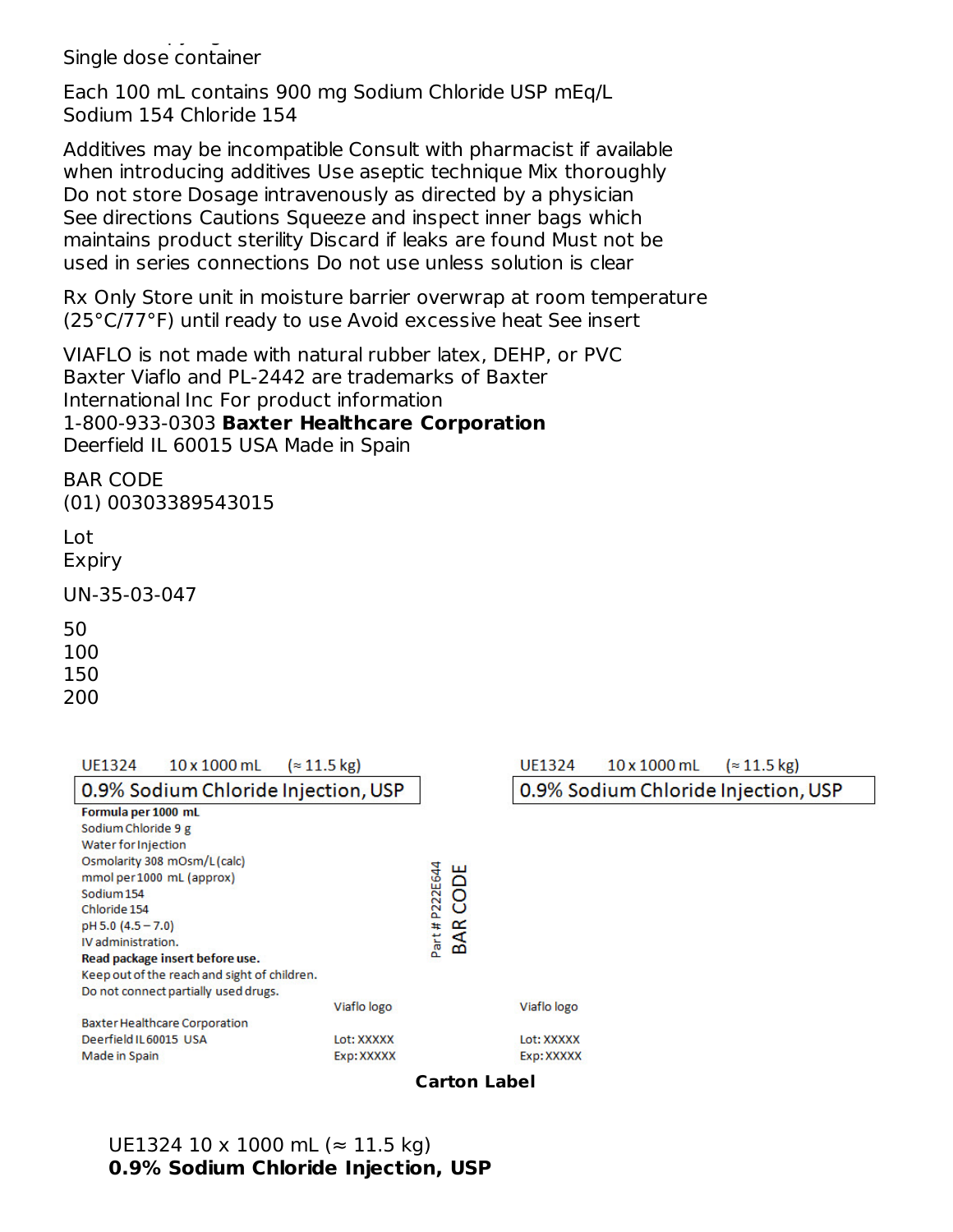## **Formula per 1000 mL**

Sodium Chloride 9 g Water for Injection Osmolarity 308 mOsm/L (calc) mmol per 1000 mL (approx.) Sodium 154 Chloride 154 pH 5.0 (4.5 – 7.0) IV administration.

## **Read package insert before use.**

Keep out of the reach and sight of children.

Do not connect partially used drugs.

Baxter Healthcare Corporation

Deerfield IL 60015 USA

Made in Spain

Viaflo logo Lot: XXXXX

Part # P222E644 BARCODE

UE1322 10 x 1000 mL (≈ 11.5 kg)

# **0.9% Sodium Chloride Injection, USP**

Viaflo logo

Lot: XXXXX

Exp: XXXXX

| <b>SODIUM CHLORIDE</b><br>sodium chloride injection, solution |                         |                                    |                 |  |
|---------------------------------------------------------------|-------------------------|------------------------------------|-----------------|--|
| <b>Product Information</b>                                    |                         |                                    |                 |  |
| <b>Product Type</b>                                           | HUMAN PRESCRIPTION DRUG | <b>Item Code (Source)</b>          | NDC:0338-9543   |  |
| <b>Route of Administration</b>                                | <b>INTRAVENOUS</b>      |                                    |                 |  |
|                                                               |                         |                                    |                 |  |
| <b>Active Ingredient/Active Moiety</b>                        |                         |                                    |                 |  |
|                                                               | <b>Ingredient Name</b>  | <b>Basis of</b><br><b>Strength</b> | <b>Strength</b> |  |